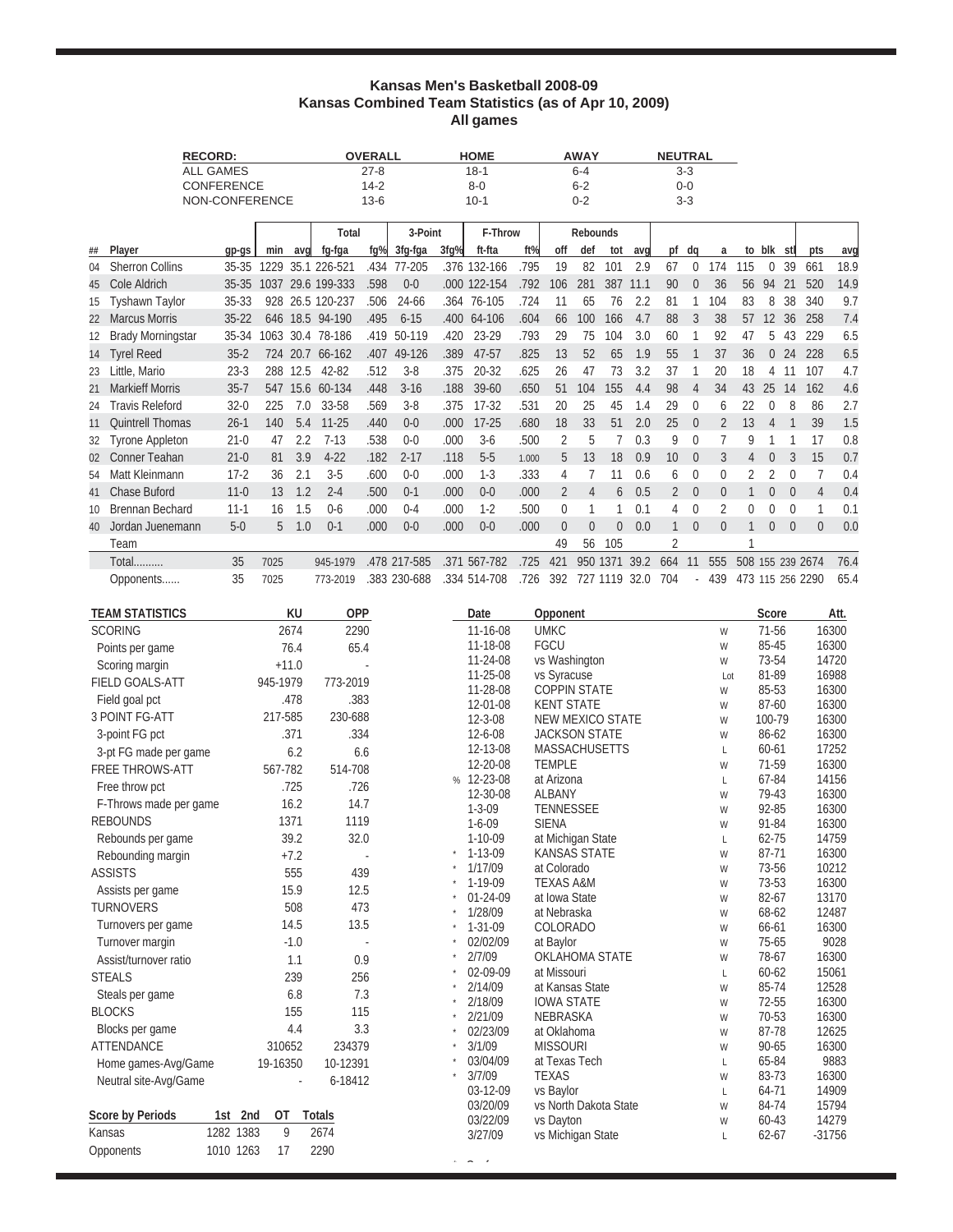### **Kansas Men's Basketball 2008-09 Kansas Combined Team Statistics (as of Mar 15, 2009) Conference games**

|    |                    | <b>RECORD:</b>    |      |          |                 | <b>OVERALL</b> |              |      | <b>HOME</b>  |      |                | <b>AWAY</b>     |                |      | <b>NEUTRAL</b> |              |          |                |                |             |                |      |
|----|--------------------|-------------------|------|----------|-----------------|----------------|--------------|------|--------------|------|----------------|-----------------|----------------|------|----------------|--------------|----------|----------------|----------------|-------------|----------------|------|
|    |                    | <b>ALL GAMES</b>  |      |          |                 | $14 - 2$       |              |      | $8 - 0$      |      |                | $6 - 2$         |                |      |                | $0 - 0$      |          |                |                |             |                |      |
|    |                    | <b>CONFERENCE</b> |      |          |                 | $14 - 2$       |              |      | $8 - 0$      |      |                | $6 - 2$         |                |      |                | $0 - 0$      |          |                |                |             |                |      |
|    |                    | NON-CONFERENCE    |      |          |                 | $0 - 0$        |              |      | $0 - 0$      |      |                | $0 - 0$         |                |      |                | $0 - 0$      |          |                |                |             |                |      |
|    |                    |                   |      |          | Total           |                | 3-Point      |      | F-Throw      |      |                | <b>Rebounds</b> |                |      |                |              |          |                |                |             |                |      |
| ## | Player             | qp-qs             | min  | avq      | fg-fga          | fq%            | 3fg-fga      | 3fq% | ft-fta       | ft%  | off            | def             | tot            | avg  | pf             | dq           | a        | to             | blk stl        |             | pts            | avg  |
| 04 | Collins, Sherron   | $16 - 16$         | 570  |          | 35.6 96-229     | .419           | 36-90        | .400 | 68-84        | .810 | 8              | 38              | 46             | 2.9  | 27             | $\theta$     | 77       | 51             | $\theta$       | 18          | 296            | 18.5 |
| 45 | Aldrich, Cole      | $16 - 16$         | 491  | 30.7     | 89-152          | .586           | $0 - 0$      | .000 | 51-65        | .785 | 40             | 137             | 177            | 11.1 | 41             | $\Omega$     | 12       | 19             | 35             | 6           | 229            | 14.3 |
| 15 | Taylor, Tyshawn    | $16 - 15$         |      |          | 413 25.8 56-100 | .560           | $11 - 27$    | .407 | 44-59        | .746 | 5              | 32              | 37             | 2.3  | 38             |              | 45       | 42             | 3              | 13          | 167            | 10.4 |
| 22 | Morris, Marcus     | $16 - 12$         | 284  | 17.8     | $37 - 70$       | .529           | $5 - 11$     | .455 | 36-56        | .643 | 26             | 46              | 72             | 4.5  | 46             | 2            | 15       | 33             | 5              | 17          | 115            | 7.2  |
| 12 | Morningstar, Brady | $16 - 15$         | 517  | 32.3     | 35-83           | .422           | 24-54        | .444 | $6 - 8$      | .750 | 14             | 43              | 57             | 3.6  | 29             |              | 41       | 26             |                | 22          | 100            | 6.3  |
| 14 | Reed, Tyrel        | $16-1$            | 315  | 19.7     | $27 - 62$       | .435           | $21 - 48$    | .438 | 18-24        | .750 | 6              | 23              | 29             | 1.8  | 27             | $\Omega$     | 13       | 20             | $\Omega$       | 9           | 93             | 5.8  |
| 23 | Little, Mario      | $16-3$            | 223  | 13.9     | $35 - 65$       | .538           | $2 - 6$      | .333 | $17 - 25$    | .680 | 19             | 33              | 52             | 3.3  | 27             | $\Omega$     | 15       | 13             | 3              | 9           | 89             | 5.6  |
| 21 | Morris, Markieff   | $16 - 0$          |      | 213 13.3 | $29 - 62$       | .468           | $1-5$        | .200 | $16 - 24$    | .667 | 23             | 41              | 64             | 4.0  | 44             |              | 13       | 20             | 13             | 6           | 75             | 4.7  |
| 24 | Releford, Travis   | $15 - 0$          | 96   | 6.4      | 12-19           | .632           | $0 - 3$      | .000 | $12 - 18$    | .667 | 6              | 12              | 18             | 1.2  | 12             | $\Omega$     | 2        | 13             | 0              | 5           | 36             | 2.4  |
| 11 | Thomas, Quintrell  | $11 - 0$          | 35   | 3.2      | $3-6$           | .500           | $0 - 0$      | .000 | $2 - 5$      | .400 | 5              | 8               | 13             | 1.2  | $\overline{7}$ | $\theta$     | $\theta$ | 5              | $\overline{0}$ | $\theta$    | 8              | 0.7  |
| 32 | Appleton, Tyrone   | $8-0$             | 14   | 1.8      | $2 - 3$         | .667           | $0 - 0$      | .000 | $0 - 0$      | .000 | 0              |                 |                | 0.1  | 3              | $\theta$     |          | 3              |                | 0           | 4              | 0.5  |
| 54 | Kleinmann, Matt    | $6 - 1$           |      | 1.2      | $1 - 2$         | .500           | $0 - 0$      | .000 | $0 - 0$      | .000 | 1              | $\theta$        |                | 0.2  | $\overline{0}$ | $\theta$     | $\theta$ | 0              |                | $\theta$    | $\overline{2}$ | 0.3  |
| 10 | Bechard, Brennan   | $5-1$             | 5    | 1.0      | $0-1$           | .000           | $0 - 1$      | .000 | $0 - 0$      | .000 | 0              | 0               | 0              | 0.0  | 2              | $\mathbf{0}$ |          | 0              | 0              | $\mathbf 0$ | $\Omega$       | 0.0  |
| 40 | Juenemann, Jordan  | $1 - 0$           |      | 1.0      | $0 - 0$         | .000           | $0 - 0$      | .000 | $0 - 0$      | .000 | $\overline{0}$ | $\overline{0}$  | $\overline{0}$ | 0.0  | $\overline{0}$ | $\theta$     | $\theta$ | $\overline{0}$ | $\overline{0}$ | $\theta$    | $\overline{0}$ | 0.0  |
| 41 | Buford, Chase      | $5-0$             | 4    | 0.8      | $0-1$           | .000           | $0-1$        | .000 | $0 - 0$      | .000 | 0              |                 |                | 0.2  | $\Omega$       | $\theta$     | 0        |                | 0              | $\Omega$    | $\Omega$       | 0.0  |
| 02 | Teahan, Conner     | $7-0$             | 12   | 1.7      | $0 - 3$         | .000           | $0 - 2$      | .000 | $0 - 0$      | .000 |                | $\overline{2}$  | 3              | 0.4  | 3              | $\theta$     | $\theta$ | 0              | 0              | $\theta$    | $\Omega$       | 0.0  |
|    | Team               |                   |      |          |                 |                |              |      |              |      | 13             | 23              | 36             |      |                |              |          |                |                |             |                |      |
|    | <b>Total</b>       | 16                | 3200 |          | 422-858         |                | .492 100-248 |      | .403 270-368 | .734 | 167            | 440             | 607            | 37.9 | 306            | 5            | 235      | 247            |                |             | 61 105 1214    | 75.9 |
|    | Opponents          | 16                | 3200 |          | 347-898         |                | .386 107-327 | .327 | 245-331      | .740 | 154            | 322             | 476            | 29.8 | 311            |              | 201      | 208            |                |             | 43 116 1046    | 65.4 |

| <b>TEAM STATISTICS</b>  |            | KU            | <b>OPP</b>               | Date                     | Opponent                       |              | Score              | Att.           |
|-------------------------|------------|---------------|--------------------------|--------------------------|--------------------------------|--------------|--------------------|----------------|
| <b>SCORING</b>          |            | 1214          | 1046                     | $1 - 13 - 09$            | <b>KANSAS STATE</b>            | W            | 87-71              | 16300          |
| Points per game         |            | 75.9          | 65.4                     | 1/17/09                  | at Colorado                    | W            | 73-56              | 10212          |
| Scoring margin          |            | $+10.5$       |                          | 1-19-09                  | <b>TEXAS A&amp;M</b>           | W            | 73-53              | 16300          |
| <b>FIELD GOALS-ATT</b>  |            | 422-858       | 347-898                  | 01-24-09                 | at Iowa State                  | W            | 82-67              | 13170          |
| Field goal pct          |            | .492          | .386                     | 1/28/09<br>$1 - 31 - 09$ | at Nebraska<br><b>COLORADO</b> | W<br>W       | 68-62<br>66-61     | 12487<br>16300 |
| <b>3 POINT FG-ATT</b>   |            | 100-248       | 107-327                  | 02/02/09                 | at Baylor                      | W            | $75 - 65$          | 9028           |
| 3-point FG pct          |            | .403          | .327                     | 2/7/09                   | <b>OKLAHOMA STATE</b>          | W            | 78-67              | 16300          |
| 3-pt FG made per game   |            | 6.3           | 6.7                      | 02-09-09                 | at Missouri                    | L            | $60 - 62$          | 15061          |
| <b>FREE THROWS-ATT</b>  |            | 270-368       | 245-331                  | 2/14/09                  | at Kansas State                | W            | 85-74              | 12528          |
| Free throw pct          |            | .734          | .740                     | 2/18/09                  | <b>IOWA STATE</b>              | W            | 72-55              | 16300          |
| F-Throws made per game  |            | 16.9          | 15.3                     | 2/21/09                  | NEBRASKA                       | W            | 70-53              | 16300          |
| <b>REBOUNDS</b>         |            | 607           | 476                      | 02/23/09<br>3/1/09       | at Oklahoma<br><b>MISSOURI</b> | W<br>W       | 87-78<br>$90 - 65$ | 12625<br>16300 |
| Rebounds per game       |            | 37.9          | 29.8                     | 03/04/09                 | at Texas Tech                  | $\mathsf{L}$ | 65-84              | 9883           |
| Rebounding margin       |            | $+8.2$        |                          | 3/7/09                   | <b>TEXAS</b>                   | W            | 83-73              | 16300          |
| <b>ASSISTS</b>          |            | 235           | 201                      |                          |                                |              |                    |                |
| Assists per game        |            | 14.7          | 12.6                     | * - Conference game      |                                |              |                    |                |
| <b>TURNOVERS</b>        |            | 247           | 208                      |                          |                                |              |                    |                |
| Turnovers per game      |            | 15.4          | 13.0                     |                          |                                |              |                    |                |
| Turnover margin         |            | $-2.4$        | $\overline{\phantom{a}}$ |                          |                                |              |                    |                |
| Assist/turnover ratio   |            | 1.0           | 1.0                      |                          |                                |              |                    |                |
| <b>STEALS</b>           |            | 105           | 116                      |                          |                                |              |                    |                |
| Steals per game         |            | 6.6           | 7.3                      |                          |                                |              |                    |                |
| <b>BLOCKS</b>           |            | 61            | 43                       |                          |                                |              |                    |                |
| Blocks per game         |            | 3.8           | 2.7                      |                          |                                |              |                    |                |
| <b>ATTENDANCE</b>       |            | 130400        | 94994                    |                          |                                |              |                    |                |
| Home games-Avg/Game     |            | 8-16300       | 8-11874                  |                          |                                |              |                    |                |
| Neutral site-Avg/Game   |            |               | $0 - 0$                  |                          |                                |              |                    |                |
|                         |            |               |                          |                          |                                |              |                    |                |
| <b>Score by Periods</b> | 2nd<br>1st | <b>Totals</b> |                          |                          |                                |              |                    |                |
| Kansas<br>580           | 634        | 1214          |                          |                          |                                |              |                    |                |
| 461<br>Opponents        | 585        | 1046          |                          |                          |                                |              |                    |                |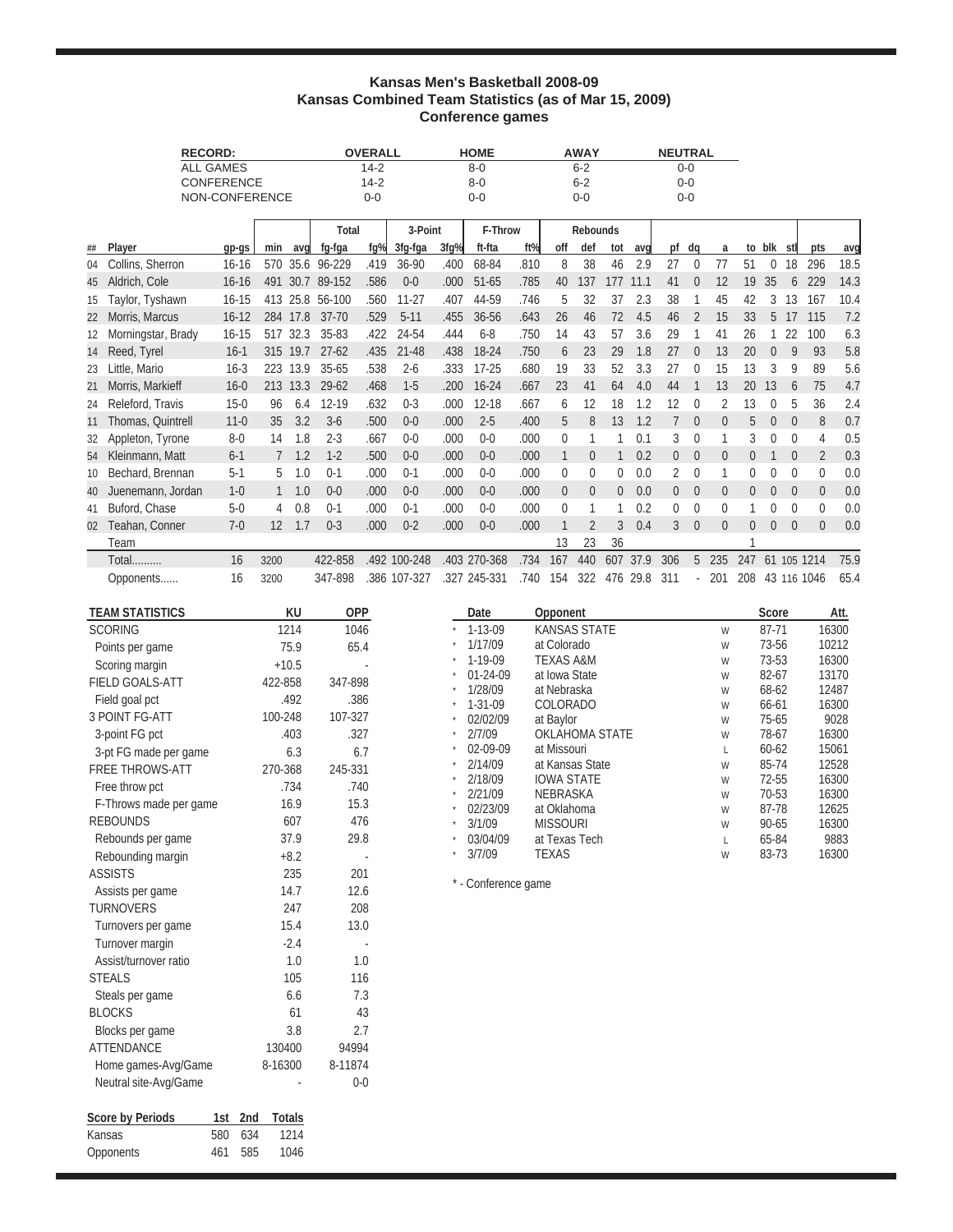# **2008-09 Kansas Game-by-Game Highs**

| Opponent<br><b>UMKC</b>                    | Date<br>$11 - 16 - 08$           | Score WL<br>71-56    | W      | <b>Points</b><br>16-Collins, Sherron                             | <b>Rebounds</b><br>15-Morris, Markieff                  | <b>Assists</b><br>3-Morris, Markieff                               | <b>Steals</b><br>2-Taylor, Tyshawn                                                                                         | <b>Blocked Shots</b><br>2-Morris, Markieff                                   |
|--------------------------------------------|----------------------------------|----------------------|--------|------------------------------------------------------------------|---------------------------------------------------------|--------------------------------------------------------------------|----------------------------------------------------------------------------------------------------------------------------|------------------------------------------------------------------------------|
| Florida Gulf Coast<br>vs Washington        | $11 - 18 - 08$<br>$11 - 24 - 08$ | 85-45<br>73-54       | W<br>W | 25-Collins, Sherron<br>18-Collins, Sherron                       | 10-Morris, Marcus<br>9-Aldrich, Cole                    | 6-Morningstar, Brady<br>5-Morningstar, Brady<br>5-Collins, Sherron | 2-Releford, Travis<br>4-Morris, Marcus<br>2-Morningstar, Brady<br>2-Reed, Tyrel                                            | 3-Aldrich, Cole<br>6-Aldrich, Cole                                           |
| vs Syracuse                                | $11 - 25 - 08$                   | 81-89 LOT            |        | 21-Collins, Sherron                                              | 16-Aldrich, Cole                                        | 6-Morris, Marcus                                                   | 2-Collins, Sherron<br>3-Aldrich, Cole                                                                                      | 2-Morris, Marcus                                                             |
| Coppin State                               | 11-28-08                         | 85-53 W              |        | 23-Aldrich, Cole                                                 | 11-Aldrich, Cole                                        | 8-Collins, Sherron                                                 | 2-Collins, Sherron<br>2-Morningstar, Brady                                                                                 | 2-Aldrich, Cole<br>1-Morris, Markieff<br>1-Aldrich, Cole<br>1-Morris, Marcus |
| Kent State                                 | $12 - 1 - 08$                    | 87-60 W              |        | 19-Collins, Sherron                                              | 13-Aldrich, Cole                                        | 3-Collins, Sherron                                                 | 4-Morningstar, Brady                                                                                                       | 4-Aldrich, Cole                                                              |
| New Mexico State                           | $12 - 3 - 08$                    | 100-79 W             |        | 23-Taylor, Tyshawn                                               | 13-Aldrich, Cole                                        | 3-Reed, Tyrel<br>11-Collins, Sherron                               | 2-Reed, Tyrel<br>2-Collins, Sherron                                                                                        | 2-Aldrich, Cole<br>2-Morris, Markieff                                        |
| Jackson State<br>Massachusetts             | $12 - 6 - 08$<br>$12 - 13 - 08$  | 86-62 W<br>$60-61$ L |        | 17-Collins, Sherron<br>19-Collins, Sherron                       | 8-Aldrich, Cole<br>13-Aldrich, Cole                     | 11-Taylor, Tyshawn<br>4-Collins, Sherron                           | 3-Collins, Sherron<br>2-Taylor, Tyshawn<br>2-Collins, Sherron                                                              | 3-Aldrich, Cole<br>2-Aldrich, Cole                                           |
| Temple<br>at Arizona                       | 12-20-08<br>$12 - 23 - 08$       | 71-59 W<br>67-84 L   |        | 19-Collins, Sherron<br>16-Collins, Sherron                       | 11-Aldrich, Cole<br>7-Morris, Markieff                  | 8-Taylor, Tyshawn<br>4-Morris, Markieff<br>4-Collins, Sherron      | 4-Taylor, Tyshawn<br>2-Morris, Markieff                                                                                    | 2-Aldrich, Cole<br>None                                                      |
| Albany                                     | 12-30-08                         | 79-43 W              |        | 20-Aldrich, Cole                                                 | 6-Aldrich, Cole                                         | 4-Morningstar, Brady<br>4-Reed, Tyrel<br>4-Collins, Sherron        | 2-Morris, Markieff<br>2-Morris, Marcus                                                                                     | 3-Aldrich, Cole                                                              |
| Tennessee<br>Siena                         | $1 - 3 - 09$<br>$1 - 6 - 09$     | 92-85<br>91-84 W     | W      | 26-Collins, Sherron<br>24-Aldrich, Cole                          | 10-Aldrich, Cole<br>13-Aldrich, Cole                    | 9-Collins, Sherron<br>5-Morningstar, Brady                         | 2-Morris, Marcus<br>1-Taylor, Tyshawn<br>1-Releford, Travis<br>1-Aldrich, Cole<br>1-Morris, Marcus<br>1-Reed, Tyrel        | 6-Aldrich, Cole<br>4-Aldrich, Cole                                           |
| at Michigan State                          | $1 - 10 - 09$                    | 62-75 L              |        | 25-Collins, Sherron                                              | 11-Aldrich, Cole                                        | 8-Collins, Sherron                                                 | 1-Morningstar, Brady<br>2-Morningstar, Brady                                                                               | 3-Aldrich, Cole                                                              |
| Kansas State                               | $1 - 13 - 09$                    | 87-71 W              |        | 24-Collins, Sherron                                              | 8-Aldrich, Cole                                         | 4-Collins, Sherron                                                 | 2-Collins, Sherron<br>2-Reed, Tyrel<br>2-Morris, Marcus<br>2-Taylor, Tyshawn                                               | 2-Aldrich, Cole                                                              |
| at Colorado<br>Texas A&M                   | $1 - 17 - 09$<br>$1 - 19 - 09$   | 73-56<br>73-53       | W<br>W | 18-Collins, Sherron<br>16-Aldrich, Cole<br>16-Collins, Sherron   | 10-Aldrich, Cole<br>8-Aldrich, Cole                     | 7-Collins, Sherron<br>7-Collins, Sherron                           | 2-Morris, Marcus<br>3-Collins, Sherron                                                                                     | 3-Aldrich, Cole<br>2-Aldrich, Cole                                           |
| at Iowa State<br>at Nebraska               | $1 - 24 - 09$<br>$1 - 28 - 09$   | 82-67<br>68-62 W     | W      | 26-Collins, Sherron<br>17-Collins, Sherron                       | 12-Aldrich, Cole<br>8-Aldrich, Cole                     | 5-Collins, Sherron<br>3-Collins, Sherron<br>3-Taylor, Tyshawn      | 2-Taylor, Tyshawn<br>1-Collins, Sherron<br>1-Aldrich, Cole<br>1-Morris, Markieff                                           | 2-Aldrich, Cole<br>1-Morris, Markieff<br>1-Taylor, Tyshawn                   |
| Colorado                                   | $1 - 31 - 09$                    | 66-61 W              |        | 15-Aldrich, Cole                                                 | 13-Aldrich, Cole                                        | 4-Collins, Sherron                                                 | 1-Reed, Tyrel<br>1-Reed, Tyrel<br>1-Collins, Sherron<br>1-Morningstar, Brady<br>1-Aldrich, Cole                            | 2-Morris, Markieff<br>2-Aldrich, Cole                                        |
| at Baylor                                  | $2 - 2 - 09$                     | 75-65 W              |        | 17-Collins, Sherron                                              | 9-Morris, Markieff                                      | 6-Collins, Sherron                                                 | 1-Reed, Tyrel<br>1-Morningstar, Brady<br>1-Morris, Marcus<br>1-Collins, Sherron<br>1-Little, Mario                         | 2-Morris, Markieff<br>2-Aldrich, Cole                                        |
| Oklahoma State                             | $2 - 7 - 09$                     | 78-67 W              |        | 13-Little, Mario                                                 | 18-Aldrich, Cole                                        | 6-Morningstar, Brady<br>3-Collins, Sherron                         | 2-Taylor, Tyshawn                                                                                                          | 3-Aldrich, Cole                                                              |
| at Missouri<br>at Kansas State             | $2 - 9 - 09$<br>2-14-09          | 60-62 L<br>85-74     | W      | 11-Taylor, Tyshawn<br>21-Aldrich, Cole                           | 15-Aldrich, Cole<br>7-Aldrich, Cole<br>7-Morris, Marcus | 6-Collins, Sherron                                                 | 3-Morningstar, Brady<br>3-Morris, Marcus                                                                                   | 5-Aldrich, Cole<br>1-Aldrich, Cole                                           |
| <b>Iowa State</b>                          | $2 - 18 - 09$                    | 72-55                | W      | 22-Aldrich, Cole<br>22-Collins, Sherron                          | 11-Aldrich, Cole                                        | 6-Collins, Sherron                                                 | 4-Morningstar, Brady                                                                                                       | 2-Morris, Markieff                                                           |
| Nebraska<br>at Oklahoma                    | 2-21-09<br>$2 - 23 - 09$         | 70-53 W<br>87-78 W   |        | 22-Collins, Sherron<br>26-Collins, Sherron<br>26-Taylor, Tyshawn | 12-Aldrich, Cole<br>20-Aldrich, Cole                    | 4-Collins, Sherron<br>3-Collins, Sherron<br>3-Morningstar, Brady   | 2-Collins, Sherron<br>2-Aldrich, Cole<br>2-Collins, Sherron                                                                | 2-Aldrich, Cole<br>4-Aldrich, Cole                                           |
| Missouri                                   | $3 - 1 - 09$                     | 90-65                | W      | 25-Collins, Sherron                                              | 14-Aldrich, Cole                                        | 3-Taylor, Tyshawn<br>6-Collins, Sherron                            | 3-Little, Mario                                                                                                            | 2-Aldrich, Cole                                                              |
| at Texas Tech                              | $3-4-09$                         | 84-65 L              |        | 11-Collins, Sherron<br>11-Morris, Marcus<br>11-Taylor, Tyshawn   | 8-Morris, Marcus                                        | 4-Collins, Sherron                                                 | 3-Taylor, Tyshawn                                                                                                          | 2-Morris, Marcus<br>1-Aldrich, Cole                                          |
| Texas                                      | $3 - 7 - 09$                     | 83-73 W              |        | 21-Collins, Sherron                                              | 10-Aldrich, Cole                                        | 7-Collins, Sherron                                                 | 2-Collins, Sherron                                                                                                         | 3-Aldrich, Cole                                                              |
| vs. Baylor<br>vs. North Dakota St. 3-20-09 | $3 - 12 - 09$                    | 64-71 L<br>84-74 W   |        | 16-Collins, Sherron<br>32-Collins, Sherron                       | 14-Aldrich, Cole<br>13-Aldrich, Cole                    | 6-Collins, Sherron<br>8-Collins, Sherron                           | 2-Morningstar, Brady<br>1-Morris, Marcus<br>1-Aldrich, Cole<br>1-Morningstar, Brady<br>1-Reed, Tyrel<br>1-Morris, Markieff | 1-Aldrich, Cole<br>2-Aldrich, Cole                                           |
| vs. Dayton                                 | $3 - 22 - 09$                    | 60-43 W              |        | 25-Collins, Sherron                                              | 20-Aldrich, Cole                                        | 3-Taylor, Tyshawn                                                  | 1-Morris, Marcus<br>1-Collins, Sherron<br>1-Taylor, Tyshawn<br>1-Reed, Tyrel<br>1-Little, Mario                            | 10-Aldrich, Cole                                                             |
| vs. Michigan State                         | $3 - 27 - 09$                    | 62-67 L              |        | 20-Collins, Sherron                                              | 14-Aldrich, Cole                                        | 4-Aldrich, Cole                                                    | 2-Aldrich, Cole<br>2-Morningstar, Brady                                                                                    | 4-Aldrich, Cole                                                              |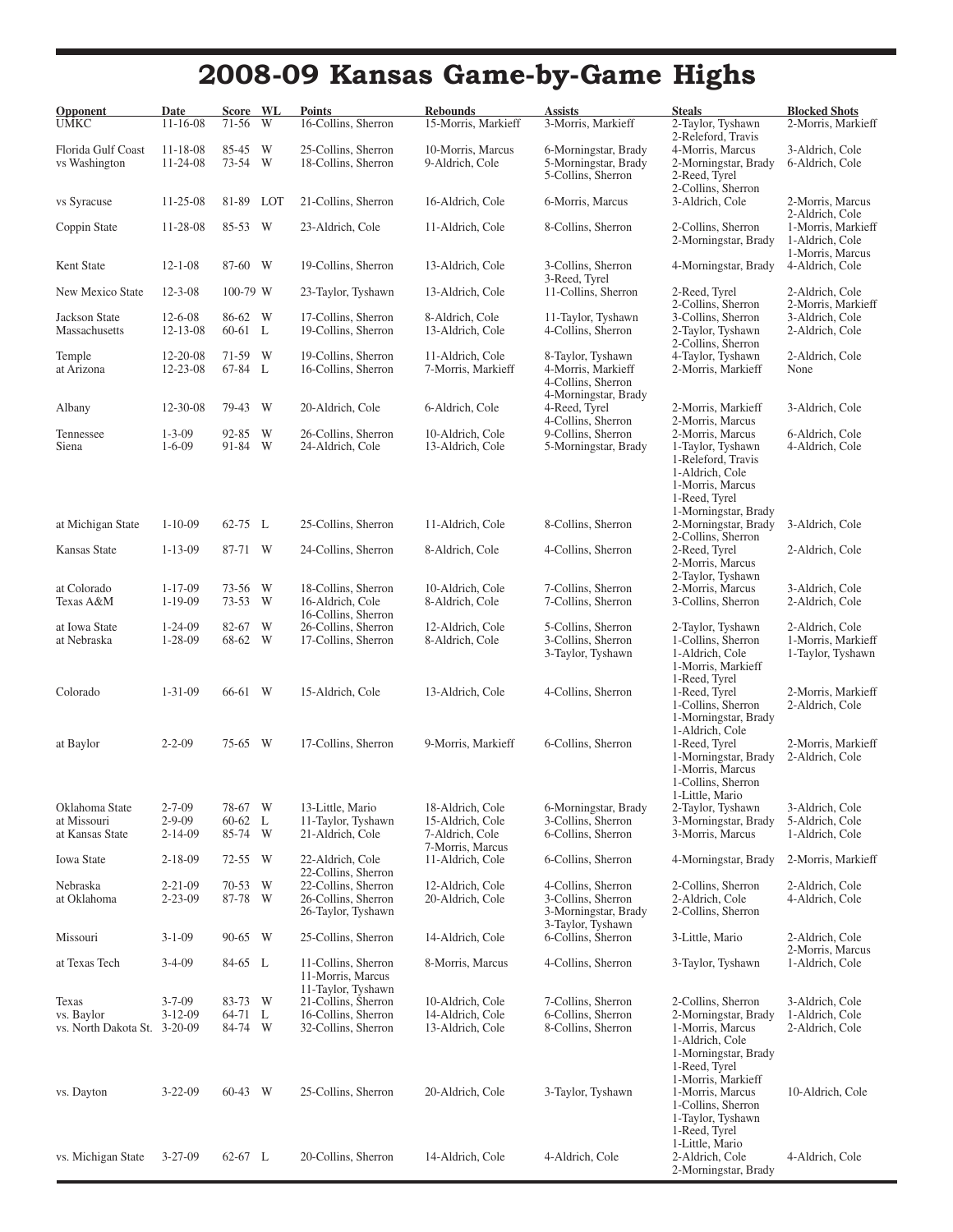## **2008-09 Kansas Superlatives**

# **Individual Superlatives**<br> **KANSAS** OPPONENT

|                            | .                                                    | .                                                 |
|----------------------------|------------------------------------------------------|---------------------------------------------------|
| <b>Points Scored</b>       | 32, Sherron Collins vs. North Dakota State (3-20-09) | 42 by Craig Brackins of Iowa State (1-24-09)      |
| <b>Total Field Goals</b>   | 12, Sherron Collins vs. North Dakota State (3-20-09) | 13 by Ben Woodside of North Dakota State (3)      |
| <b>Total FGs Attempted</b> | 26. Sherron Collins vs. North Dakota State (3-20-09) | 23 by Ben Woodside of North Dakota State (3)      |
|                            |                                                      | $23 \text{ hy Jordan Hill of Arizon (12.23.08) }$ |

 100 (6-6), Cole Aldrich at Colorado (1-17-09) **Highest FG% (10 made)** 71.4 (10-14), Cole Aldrich vs. Tennessee (1-3-09) 58.8 (10-17) by Alan Voskuil of Texas Tech (3-4-09) **2-Point Field Goals** 10, three times (last by Sherron Collins vs. Dayton, 3-22) 11 by Jordan Hill of Arizona (12-23-08) **2-Point FGs Attempted** 20, Sherron Collins vs. North Dakota State (3-20-09) 23 by Jordan Hill of Arizona (12-23-08) **3-Point Field Goals** 6, Brady Morningstar vs. Coppin State (11-28-08) 9 by Alan Voskuil of Texas Tech (3-4-09) **3-Pt. FGs Attempted** 12, Sherron Collins vs. Baylor (3-12-09) 14 by Alan Voskuil of Texas Tech (3-4-09) **3-Point FG% (min. 5 made)** 75.0 (6-8) Brady Morningstar vs. Coppin State (11-28-08) 64.3 (9-14) by Alan Voskuil of Texas Tech (3-4-09) **Free Throws** 11, Sherron Collins vs. Michigan State (1-10-09) 17 by Craig Brackins of Iowa State (1-24-09) **Free Throws Attempted** 14, Sherron Collins at Michigan State (1-10-09) 21 by Craig Brackins of Iowa State (1-24-09) 14, Sherron Collins vs. Tennessee (1-3-09)

**Total Rebounds** 20, Cole Aldrich vs. Dayton (3-22-09) 18 by Jon Brockman of Washington (11-24-08) 20, Cole Aldrich at Oklahoma (2-23-09) **Assists** 11, Tyshawn Taylor vs. Jackson State (12-6-08) 10 by Byron Eaton of Oklahoma State (2-7-09) 11, Sherron Collins vs. New Mexico State (12-3-08) **Turnovers** 8, Sherron Collins at Michigan State (1-10-09) 7 by Nate Tomlinson of Colorado (1-17-09) **Blocked Shots** 10, Cole Aldrich vs. Dayton (3-22-09) 6 by Wayne Chism of Tennessee (1-3-09)

**Steals** 4, four times (last by Brady Morningstar vs. ISU, 2-18) 5 by Jeremy Caldwell of Jackson State (12-6-08) **Minutes Played (including OT)** 40, Brady Morningstar at Baylor (2-2-09) 43 by Jonny Flynn of Syracuse (11-25-08) 40, Sherron Collins vs. Syracuse (11-25-08)

**Total Field Goals** 12, Sherron Collins vs. North Dakota State (3-20-09) 13 by Ben Woodside of North Dakota State (3-20-09) **Total FGs Attempted** 26, Sherron Collins vs. North Dakota State (3-20-09) 23 by Ben Woodside of North Dakota State (3-20-09) 23 by Jordan Hill of Arizona (12-23-08) **Highest FG% (6 made)** 100 (6-6), Mario Little vs. Texas A&M (1-19-09) 80.0 (8-10) by Arinze Onuaku of Syracuse (11-25-08)

**3-Point FG% (min. 3 made)** 100 (4-4) Brady Morningstar at Kansas State (2-14-09) 75.0 (3-4), three times (last by Dwight Thorne II of Colorado 1-31-09)

**Free Throw %** (7 made) 100 (7-7), Cole Aldrich vs. Coppin State (11-28-08) 100.0, four times (last by Damion James of Texas [8-8] on 3-7-09) **Offensive Rebounds** 6, five times (last by Marcus Morris at Texas Tech, 3-4) 6 by Charles Little of Dayton (3-22-09) 6 by Jon Brockman of Washington (11-24-08) **Defensive Rebounds** 16, Cole Aldrich vs. Oklahoma State (2-7-09) 12 by Craig Brackins of Iowa State (1-24-09) 12 by Jon Brockman of Washington (11-24-08)

 6 by Tony Gaffney of Massachusetts (12-13-08) **Minutes Played (Regulation)** 40, Brady Morningstar at Baylor (2-2-09) 40, four times (last by Woodside, Winkelman of NDSU, 3-20-09)

|                                                                              |                                                                                | <b>Team Superlatives</b>   |                                             |                                                                          |
|------------------------------------------------------------------------------|--------------------------------------------------------------------------------|----------------------------|---------------------------------------------|--------------------------------------------------------------------------|
| <b>KANSAS HIGH</b>                                                           | <b>KANSAS LOW</b>                                                              | <b>CATEGORY</b>            | <b>OPPONENT HIGH</b>                        | <b>OPPONENT LOW</b>                                                      |
| 100 vs. New Mexico State (12-3-08)                                           | 60, three times (last vs. Dayton, 3-22)                                        | <b>Points Scored</b>       | 89 by Syracuse (11-25-08)                   | 43 by Dayton (3-22-09)                                                   |
|                                                                              |                                                                                |                            |                                             | 43 by Albany (12-30-08)                                                  |
| 58 (2nd) vs. New Mexico State (12-3-08) 18 (1st) at Michigan State (1-10-09) |                                                                                | <b>Points/Half</b>         |                                             | 54 (2nd) by Tennessee (1-3-09) 13 (1st) by Florida Gulf Coast (11-18-08) |
| 9 vs. Syracuse (11-25-08)                                                    |                                                                                | Points/Overtime            | 17 by Syracuse (11-25-08)                   |                                                                          |
| 39 vs. New Mexico State (12-3-08)                                            | 20 at Michitan State (1-10-09)                                                 | <b>Total Field Goals</b>   | 32 by Siena (1-6-09)                        | 13 by Florida Gulf Coast (11-18-08)                                      |
| 74 vs. Syracuse (11-25-08)                                                   | 39 at Nebraska (1-28-09)                                                       | <b>Field Goal Attempts</b> | 72 by Dayton (3-22-09)                      | 43 by Colorado (1-17-09)                                                 |
| 61.4 (27-44) at Colorado (1-17-09)                                           | 33.3 (21-63) at Texas Tech (3-4-09)                                            | <b>FG</b> Percentage       | 48.3 (28-58) by Syracuse (11-25-08)         | 22.2 (16-72) by Dayton (3-22-09)                                         |
| 32 vs. New Mexico State (12-3-08)                                            | 13 at Arizona (12-23-08)                                                       | 2-Point Field Goals        | 26 by Arizona (12-23-08)                    | 8 by Texas Tech (3-4-09)                                                 |
|                                                                              |                                                                                |                            |                                             | 8 by Iowa State (2-18-09)                                                |
| 54 vs. New Mexico State (12-3-08)                                            | 27 at Colorado (1-17-09)                                                       | 2-Point FG Attempts        | 53 by Dayton (3-22-09)                      | 24 by Texas Tech (3-4-09)                                                |
|                                                                              |                                                                                |                            | 53 by Missouri (3-1-09)                     |                                                                          |
| 12 vs. Jackson State (12-6-08)                                               | 1 vs. UMKC (11-16-08)                                                          | <b>3-Point Field Goals</b> | 15 by Texas Tech (3-4-09)                   | 0 by Albany (12-30-08)                                                   |
| 27 vs. Jackson State (12-6-08)                                               | 9 vs. Washington (11-24-08)                                                    | <b>3-Point FG Attempts</b> | 32 by Oklahoma State (2-7-09)               | 10 by Coppin State (11-28-08)                                            |
| 66.7 (8-12) at Kansas State (2-14-09)                                        | 7.7 (1-13) vs. UMKC (11-16-08)                                                 | 3-Point FG Percentage      | 55.6 (15-27) by Texas Tech (3-4-09)         | 0 (0-15) by Albany (12-30-08)                                            |
| 32 vs. Kent State (12-1-08)                                                  | 6 vs. Temple (12-20-08)                                                        | <b>Free Throws</b>         | 26 by Michigan State (1-10-09)              | 5 by Coppin State (11-28-08)                                             |
| 41 at Oklahoma (2-23-09)                                                     | 8 vs. Iowa State (2-18-09)                                                     | <b>Free Throw Attempts</b> | 37 by Syracuse (11-25-08)                   | 8 by Dayton (3-22-09)                                                    |
| 100.0 (8-8) vs. Iowa State (2-18-09)                                         | 50.0 (11-22) vs. Dayton (3-22-09)                                              | <b>FT</b> Percentage       | 94.1 (16-17) by Michigan St. (3-27-09)      | 50 (7-14) by Nebraska (1-28-09)                                          |
| 20 vs. Massachusetts (12-13-08)                                              | 6 at Kansas State (2-14-09)                                                    | <b>Offensive Rebounds</b>  | 21 by Washington (11-24-08)                 | 4 by Nebraska (2-21-09)                                                  |
| 20 vs. New Mexico State (12-3-08)                                            |                                                                                |                            |                                             |                                                                          |
| 39 vs. Dayton (3-22-09)                                                      | 17 at Arizona (12-23-08)                                                       | <b>Defensive Rebounds</b>  | 30 by Texas Tech (3-4-09)                   | 9 by Nebraska (1-28-09)                                                  |
|                                                                              |                                                                                |                            | 30 by Syracuse (11-25-08)                   |                                                                          |
| 50 vs. Dayton (3-22-09)                                                      | 27 at Kansas State (2-14-09)                                                   | <b>Total Rebounds</b>      | 43 by Dayton (3-22-09)                      | 20 by New Mexico State (12-3-08)                                         |
|                                                                              |                                                                                |                            | 43 by Washington (11-24-08)                 |                                                                          |
| 29 at Oklahoma (2-23-09)                                                     | 11, three times (last vs. Dayton, 3-22)                                        | <b>Fouls</b>               | 32 by UMKC (11-16-08)                       | 13 by Iowa State (2-18-09)                                               |
| 2, three times (last at Kansas State, 2-14-09)                               | $0, 26 \times$                                                                 | DOS                        | 3 by Florida Gulf Coast (11-18-08)          | $0, 21$ times                                                            |
| 25 vs. Tennessee (1-3-09)                                                    | 8 at Texas Tech (3-4-09)                                                       | <b>Assists</b>             | 19 by Missouri (3-1-09)                     | 6 by Florida Gulf Coast (11-18-08)                                       |
| 25 vs. Jackson State (12-6-08)                                               |                                                                                |                            | 19 by Siena (1-6-09)                        |                                                                          |
| 27 at Missouri (2-9-09)                                                      | 5 vs. North Dakota State (3-20-09)                                             | <b>Turnovers</b>           | 24 by Florida Gulf Coast (11-18-08)         | 7 by Colorado (1-31-09)                                                  |
| 12 vs. Dayton (3-22-09)                                                      | 0 at Arizona (12-23-08)                                                        | <b>Blocked Shots</b>       |                                             | 10 by Tennessee (1-3-09) 0, three times (last by Colorado 1-31-09)       |
|                                                                              | 14 vs. Florida Gulf Coast (11-18-08) 4, five times (last vs. Nebraska 2-21-09) | <b>Steals</b>              | 13, three times (last by Michigan St. 3-27) | 2 by Texas A&M (1-19-09)                                                 |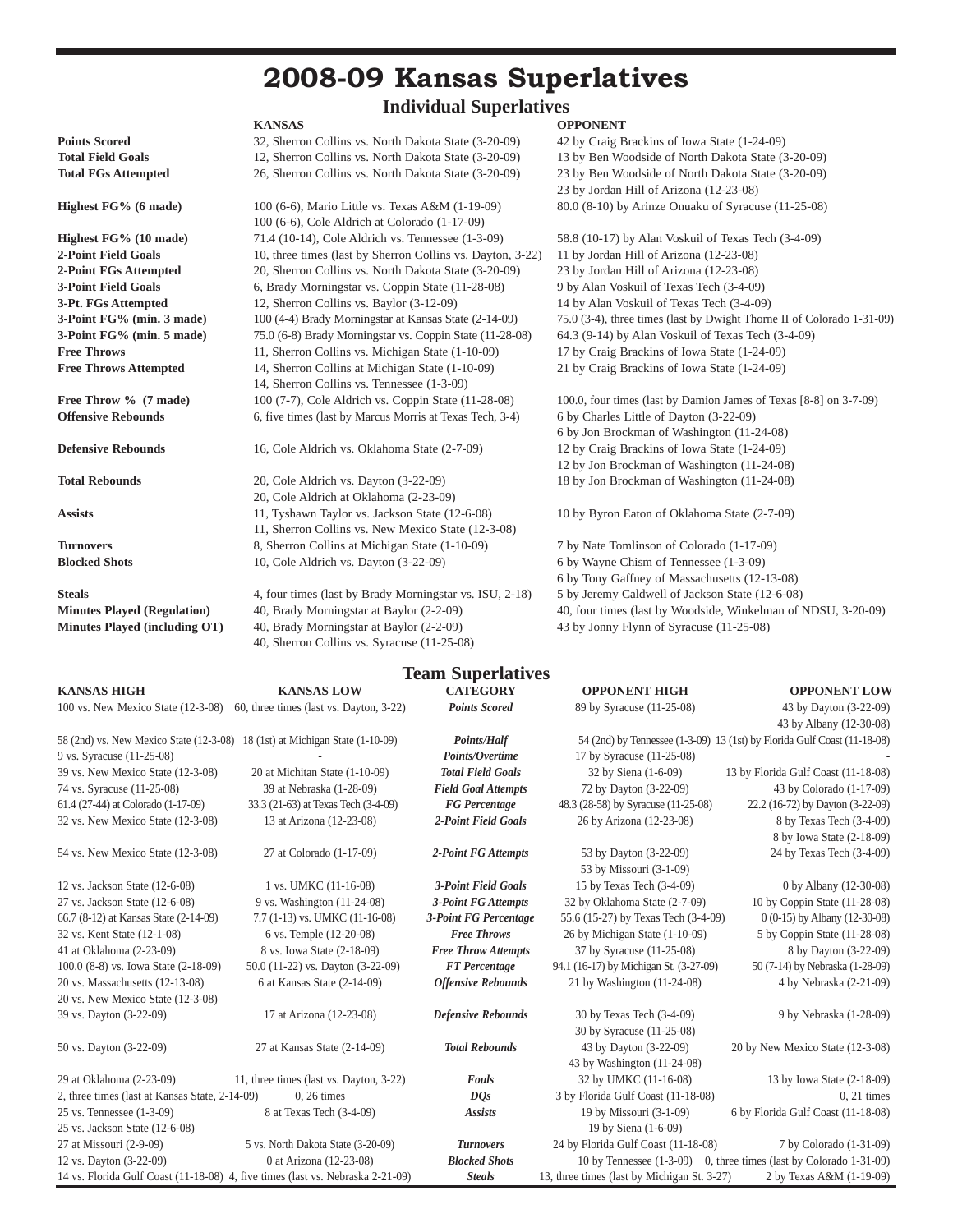# **2008-09 Kansas Miscellaneous Stats**

| 2008-09 Attendance Figures                           | G  | <b>Total</b> | <b>Average</b> |
|------------------------------------------------------|----|--------------|----------------|
| Home                                                 | 19 | 310,652      | 16,350         |
| Away                                                 | 10 | 122,829      | 12,283         |
| Neutral                                              | 6  | 110,470      | 18,412         |
| Total                                                | 35 | 543,951      | 15,541         |
|                                                      |    |              |                |
| Kansas' 2008-09 record when                          |    |              |                |
|                                                      |    |              |                |
|                                                      |    |              |                |
|                                                      |    |              |                |
| Leading With 5:00 Remaining in Regulation 27-2       |    |              |                |
| Trailing With 5:00 Remaining in Regulation. 0-5      |    |              |                |
| Kansas Is Tied With 5:00 Remaining in Regulation 0-1 |    |              |                |
|                                                      |    |              |                |
| Kansas Outrebounds Opponent 21-5                     |    |              |                |
| Kansas Is Outrebounded 4-3                           |    |              |                |
| Kansas Is Tied in Rebounds2-0                        |    |              |                |
| Kansas Commits More Turnovers 13-6                   |    |              |                |
| Opponent Commits More Turnovers 12-2                 |    |              |                |
|                                                      |    |              |                |
|                                                      |    |              |                |
| Kansas Has More Free Throw Attempts 17-1             |    |              |                |
| Opponent Has More Free Throw Attempts 9-7            |    |              |                |
| Kansas is Tied in Free Throw Attempts1-0             |    |              |                |
|                                                      |    |              |                |
| Kansas Shoots Less Than 50% 11-8                     |    |              |                |
|                                                      |    |              |                |
| Opponent Shoots Less Than 50% 27-8                   |    |              |                |
| Kansas Shoots Better Than Opponent 25-3              |    |              |                |
| Opponent Shoots Better Than Kansas 2-5               |    |              |                |
| Kansas Bench Outscores Opponent Bench 16-3           |    |              |                |
| Opponent Bench Outscores Kansas Bench 9-4            |    |              |                |
|                                                      |    |              |                |
|                                                      |    |              |                |
| Kansas Scores Between 60-69 3-7                      |    |              |                |
| Kansas Scores Between 70-7910-0                      |    |              |                |
| Kansas Scores Between 80-8910-1                      |    |              |                |
| Kansas Scores Between 90-993-0                       |    |              |                |
| Kansas Scores 100 or More1-0                         |    |              |                |
| Opponent Scores Between 0-59. 11-0                   |    |              |                |
| Opponent Scores Between 60-698-3                     |    |              |                |
|                                                      |    |              |                |
|                                                      |    |              |                |
|                                                      |    |              |                |
|                                                      |    |              |                |
|                                                      |    |              |                |
|                                                      |    |              |                |
|                                                      |    |              |                |
|                                                      |    |              |                |
| On Saturdays                                         |    |              |                |
|                                                      |    |              |                |
|                                                      |    |              |                |
|                                                      |    |              |                |
|                                                      |    |              |                |
|                                                      |    |              |                |
|                                                      |    |              |                |
|                                                      |    |              |                |
| $\overline{On}$ CBS                                  |    |              |                |
| On ESPN                                              |    |              |                |
| On ESPN2                                             |    |              |                |
|                                                      |    |              |                |
|                                                      |    |              |                |
|                                                      |    |              |                |
| On Big 12 Network TV 3-0                             |    |              |                |
|                                                      |    |              |                |
|                                                      |    |              |                |
| <b>Miscellaneous Streaks</b>                         |    |              |                |

| Consecutive games opponent under 100 points 260   |  |
|---------------------------------------------------|--|
| Number of 100-point games in Kansas history  100  |  |
|                                                   |  |
| KU's All-Time Overtime Record55-54                |  |
| KU's last OT game $11-25-08$ (Syracuse 89, KU 81) |  |
|                                                   |  |
|                                                   |  |

| <b>Starting Lineups (7)</b>                 |                      |                   |                                       |                |              |                |                                              |                        |         |              |
|---------------------------------------------|----------------------|-------------------|---------------------------------------|----------------|--------------|----------------|----------------------------------------------|------------------------|---------|--------------|
| $(W-L)$                                     | 1                    | 2                 |                                       | 3              |              |                | 4                                            |                        | 5       |              |
| $(1-0)$                                     | Collins              | Reed              |                                       | Morningstar    |              |                | Thomas                                       |                        | Aldrich |              |
| $(5-2)$                                     | Collins              | Taylor            |                                       | Morningstar    |              |                | Mk. Morris                                   |                        | Aldrich |              |
| $(16-6)$                                    | Collins              | Taylor            |                                       | Morningstar    |              |                | Mc. Morris                                   |                        | Aldrich |              |
| $(1-0)$                                     | Collins              | Taylor            |                                       | Morningstar    |              |                | Kleinmann                                    |                        | Aldrich |              |
| $(2-0)$                                     | Collins              | Taylor            |                                       | Morningstar    |              |                | Little                                       |                        | Aldrich |              |
| $(1-0)$                                     | Collins              | Reed              |                                       | Morningstar    |              |                | Little                                       |                        | Aldrich |              |
| $(1-0)$                                     | Collins              | Taylor            |                                       | Bechard        |              |                | Kleinmann                                    |                        | Aldrich |              |
| <b>Win/Loss Margin</b>                      |                      |                   |                                       |                |              |                |                                              |                        |         |              |
| $\overline{c}$<br>1                         | 3<br>4               | 5                 | 6<br>$\overline{7}$                   | 8              | 9            | 10             | $11 - 15$                                    | 16-29                  | $30+$   |              |
| Wins (27)<br>$\overline{\phantom{a}}$<br>÷. | $\overline{a}$<br>÷, | $\mathbf{1}$      | $\overline{c}$<br>$\mathbf{1}$        | ÷,             | $\mathbf{1}$ | 3              | 5                                            | 11                     |         | 3            |
| $\mathbf{1}$<br>Losses $(8)$ 1              |                      | $\mathbf{1}$      | $\mathbf{1}$<br>$\overline{a}$        | $\overline{a}$ | $\mathbf{1}$ | ÷,             | $\mathbf{1}$                                 | $\overline{c}$         |         |              |
| <b>Violations/Technical Fouls</b>           |                      |                   |                                       |                |              |                |                                              |                        |         |              |
|                                             | 3-Seconds 5-Seconds  |                   | 10-Seconds Shot Clock Exp. Lane Viol. |                |              |                |                                              | Technicals Goaltending |         |              |
| Kansas<br>1                                 | $\overline{2}$       | $\mathbf{0}$      |                                       | 1              |              |                | $\overline{c}$                               | $\overline{0}$         | 8       |              |
| 1<br>Opponent                               | 3                    | $\mathbf{0}$      |                                       | 16             |              |                | 9                                            | $\boldsymbol{0}$       | 10      |              |
| <b>Leads and Deficits</b>                   |                      |                   |                                       |                |              |                |                                              |                        |         |              |
| KU's Biggest Halftime Lead                  |                      |                   |                                       |                |              |                | 32 (45-13) vs. Florida Gulf Coast (11-18-08) |                        |         |              |
| KU's Biggest Halftime Lead Blown            |                      |                   |                                       |                |              |                | 14 (30-16) at Missouri (2-9-09)              |                        |         |              |
| KU's Biggest Halftime Deficit               |                      |                   |                                       |                |              |                | 19 (18-37) at Michigan State (1-10-09)       |                        |         |              |
| KU's Biggest Halftime Deficit Erased        |                      |                   |                                       |                |              |                | 7 (44-37) vs. Texas (3-7-09)                 |                        |         |              |
| KU's Biggest Overall Lead                   |                      |                   |                                       |                |              |                | 45 (84-39) vs. Florida Gulf Coast (11-18-08) |                        |         |              |
| KU's Biggest Win Total                      |                      |                   |                                       |                |              |                | 40 (85-45) vs. Florida Gulf Coast (11-18-08) |                        |         |              |
| KU's Biggest Lead Blown                     |                      |                   |                                       |                |              |                | 14 (30-16) at Missouri (2-9-09)              |                        |         |              |
| KU's Biggest Overall Deficit                |                      |                   |                                       |                |              |                | 21 (18-39) at Michigan State (1-10-09)       |                        |         |              |
| KU's Biggest Deficit Overcome               |                      |                   |                                       |                |              |                | 16 (30-14) at Kansas State (2-14-09)         |                        |         |              |
| <b>Jump Balls Controlled</b>                |                      |                   | <b>Who scored KU's First Points</b>   |                |              |                | <b>Double-Doubles</b>                        |                        |         |              |
| (includes OT)                               |                      |                   | <b>Sherron Collins</b>                |                |              | 12             | Cole Aldrich                                 |                        |         | 21           |
|                                             |                      |                   | Cole Aldrich                          |                |              | 8              |                                              |                        |         |              |
| Kansas                                      | 26                   |                   | Tyshawn Taylor                        |                |              | 7              | Marcus Morris                                |                        |         | 2            |
| Opponents                                   | 10                   |                   | Marcus Morris                         |                |              | $\overline{4}$ | Tyshawn Taylor                               |                        |         | 1            |
| <b>How KU Scored First Points</b>           |                      |                   | <b>Markieff Morris</b>                |                |              | $\mathfrak{2}$ | 20-point games                               |                        |         |              |
|                                             |                      |                   | <b>Brady Morningstar</b>              |                |              | $\overline{c}$ |                                              |                        |         |              |
| Jump Shot                                   | 8                    |                   |                                       |                |              |                | Sherron Collins                              |                        |         | 14           |
| Three-Pointer                               | 8                    |                   | <b>Double-Figure Scoring</b>          |                |              |                | Cole Aldrich                                 |                        |         | 7            |
| Dunk                                        | 6                    |                   | Sherron Collins                       |                |              | 33             | Tyshawn Taylor                               |                        |         | 3            |
| Lay-up                                      | 6                    |                   | Cole Aldrich                          |                |              | 30             | <b>Brady Morningstar</b>                     |                        |         | $\mathbf{1}$ |
| Free Throw                                  | 5                    |                   | Tyshawn Taylor                        |                |              | 18             |                                              |                        |         |              |
| <b>Follow Putback</b>                       | 2                    |                   | Marcus Morris                         |                |              | 11             | <b>First Player Off the Bench</b>            |                        |         |              |
| Tip-In                                      | $\overline{a}$       | <b>Tyrel Reed</b> |                                       |                |              | 8              | (sometimes multiple players)                 |                        |         |              |
|                                             |                      |                   | <b>Brady Morningstar</b>              |                |              | 6              | Markieff Morris                              |                        |         | 16           |
| <b>Bench Points</b>                         |                      | Mario Little      |                                       |                |              | 3              | <b>Tyrel Reed</b>                            |                        |         | 13           |
| Kansas                                      | 702                  |                   | <b>Markieff Morris</b>                |                |              | $\mathbf{1}$   | <b>Marcus Morris</b>                         |                        |         | 9            |
| Opponents                                   | 533                  |                   | Quintrell Thomas                      |                |              | 1              | Mario Little                                 |                        |         | 8            |
|                                             |                      |                   |                                       |                |              |                | <b>Brady Morningstar</b>                     |                        |         | 1            |
| <b>Four-Point Plays</b>                     |                      |                   | <b>Double-Figure Rebounding</b>       |                |              |                | Quintrell Thomas                             |                        |         | 1            |
| Kansas                                      | $\boldsymbol{0}$     |                   | Cole Aldrich                          |                |              | 23             |                                              |                        |         |              |
| Opponents                                   | $\overline{c}$       |                   | Marcus Morris                         |                |              | 3              |                                              |                        |         |              |
|                                             |                      |                   | <b>Markieff Morris</b>                |                |              | 1              |                                              |                        |         |              |
|                                             |                      |                   |                                       |                |              |                |                                              |                        |         |              |
|                                             |                      |                   |                                       |                |              |                |                                              |                        |         |              |

## **Individual Miscellaneous Statistics**

| PLAYER              | <b>FLOOR BURNS</b> | <b>DUNKS</b>   |                | <b>CHARGES DRAWN FT-FTA/LAST 5:00/OT</b> |
|---------------------|--------------------|----------------|----------------|------------------------------------------|
| 2 - C. Teahan       | 3                  | $\Omega$       |                | $0 - 0$                                  |
| 4 - S. Collins      | 60                 |                | 4              | 58-72                                    |
| 10 - B. Bechard     |                    | 0              | $\Omega$       | $1-2$                                    |
| $11 - Q$ . Thomas   | 8                  | $\overline{c}$ | $\Omega$       | $1 - 3$                                  |
| 12 - B. Morningstar | 47                 | $\overline{c}$ | $\overline{2}$ | $3-4$                                    |
| 14 - T. Reed        | 48                 | $\Omega$       | 9              | $16-19$                                  |
| 15 - T. Taylor      | 25                 | 17             | 3              | $11 - 19$                                |
| 21 - Mk. Morris     | 24                 | 11             | 13             | $5-9$                                    |
| 22 - Mc. Morris     | 37                 |                | 3              | $10 - 15$                                |
| 23 - M. Little      | 31                 | 0              |                | $4 - 8$                                  |
| 24 - T. Releford    | 14                 |                | 3              | $5 - 8$                                  |
| 32 - T. Appleton    | 1                  | 0              | $\Omega$       | $1-2$                                    |
| 40 - J. Juenemann   | $\Omega$           | 0              | $\Omega$       | $0 - 0$                                  |
| 41 - C. Buford      |                    | 0              | $\theta$       | $0 - 0$                                  |
| 45 - C. Aldrich     | 41                 | 63             | $\overline{2}$ | $27 - 33$                                |
| 54 - M. Kleinmann   | $\theta$           |                | $\Omega$       | $1-2$                                    |
| <b>TOTALS</b>       | 341                | 107            | 41             | 148-204 (.726)                           |
| <b>OPPONENTS</b>    | 239                | 36             | 55             | 134-178 (.753)                           |
|                     |                    |                |                |                                          |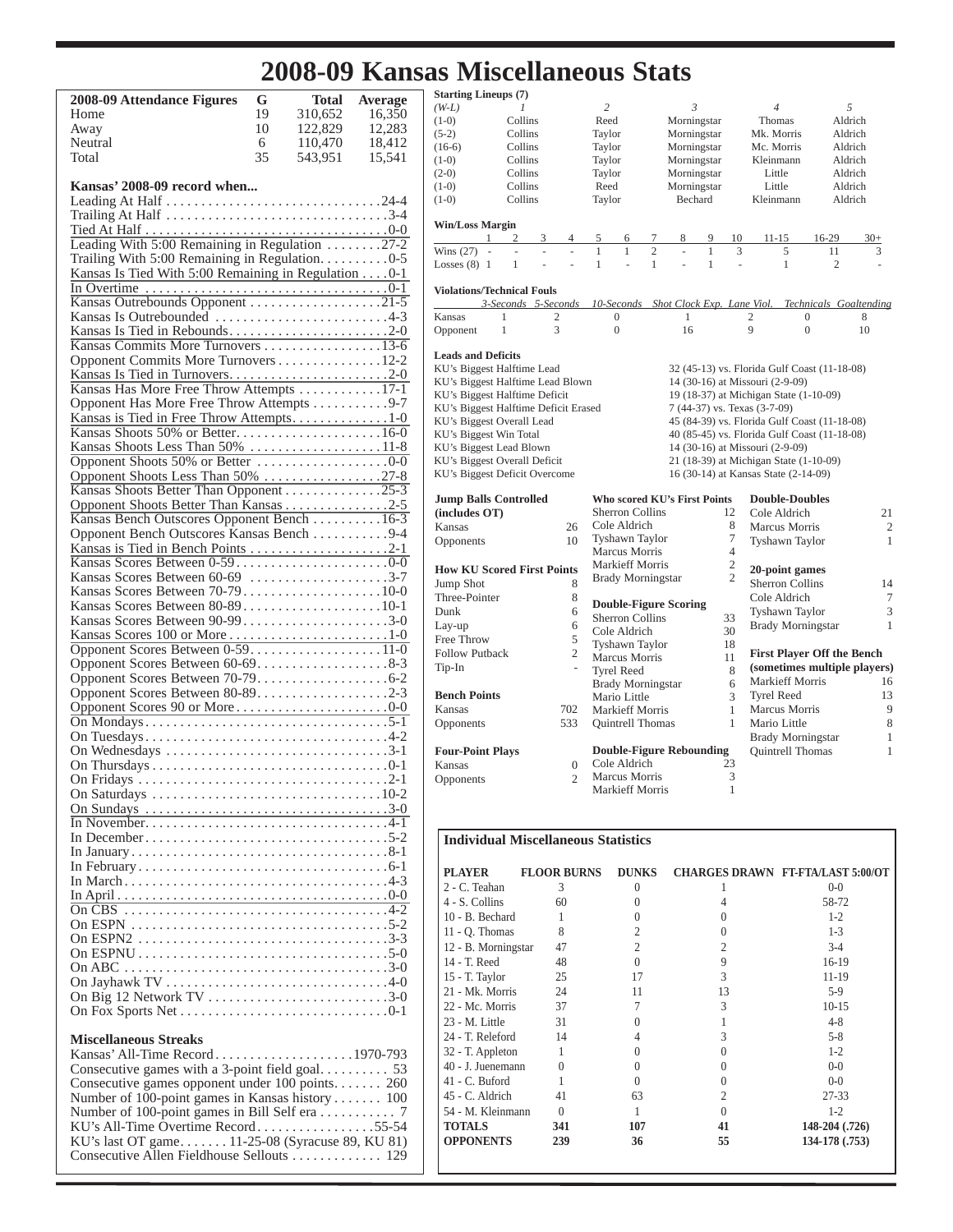## **Kansas Team Game-by-Game Comparison**

**Displayed in the format Kansas/Opponent**

| 32/32 39/24<br><b>UMKC</b><br>$71-56$ +15<br>23-48/18-62<br>.479/.290<br>$1 - 13/9 - 31$<br>.077/.290<br>24-37/11-20<br>.649/.550<br>46/36<br>11/11<br>15/14<br>5/4<br>$+10$<br>6/4<br><b>FGCU</b><br>16/24<br>45/13 40/32<br>85-45<br>32-65/13-55<br>.492/.236<br>$7 - 18/3 - 15$<br>.389/.200<br>14-23/16-23<br>.609/.696<br>47/35<br>$+12$<br>17/6<br>8/2<br>$+40$<br>$2 - 9/7 - 21$<br>16/8<br>vs. Washington32/22 41/32 73-54<br>$+19$<br>28-56/19-65<br>.500/.292<br>.222/.333<br>15-18/9-16<br>.833/.563<br>34/43<br>10/15<br>10/3<br>8/3<br>(9)<br>vs. Syracuse 41/30 31/42 81-89<br>31-74/28-58 .419/.483<br>$8 - 24/8 - 22$<br>.333/.364<br>42/37<br>20/18<br>17/15<br>(8)<br>11-20/25-37<br>.550/.676<br>$+5$<br>5/6<br>9/11<br>29-55/22-56 .527/.393<br>$8-16/4-10$<br>.500/.400<br>$19 - 27/5 - 9$<br>46/21<br>22/13<br>14/10<br>3/1<br>5/5<br>Coppin St. 41/17 44/36 85-53<br>$+32$<br>.704/.556<br>$+25$ | 21/32<br>14/9<br>24/26<br>21/20<br>27/18<br>11/21<br>12/4<br>18/28<br>20/19<br>22/17<br>10/11<br>17/18<br>16/16 |
|-------------------------------------------------------------------------------------------------------------------------------------------------------------------------------------------------------------------------------------------------------------------------------------------------------------------------------------------------------------------------------------------------------------------------------------------------------------------------------------------------------------------------------------------------------------------------------------------------------------------------------------------------------------------------------------------------------------------------------------------------------------------------------------------------------------------------------------------------------------------------------------------------------------------------|-----------------------------------------------------------------------------------------------------------------|
|                                                                                                                                                                                                                                                                                                                                                                                                                                                                                                                                                                                                                                                                                                                                                                                                                                                                                                                         |                                                                                                                 |
|                                                                                                                                                                                                                                                                                                                                                                                                                                                                                                                                                                                                                                                                                                                                                                                                                                                                                                                         |                                                                                                                 |
|                                                                                                                                                                                                                                                                                                                                                                                                                                                                                                                                                                                                                                                                                                                                                                                                                                                                                                                         |                                                                                                                 |
|                                                                                                                                                                                                                                                                                                                                                                                                                                                                                                                                                                                                                                                                                                                                                                                                                                                                                                                         |                                                                                                                 |
|                                                                                                                                                                                                                                                                                                                                                                                                                                                                                                                                                                                                                                                                                                                                                                                                                                                                                                                         |                                                                                                                 |
| 87-60<br>25-59/20-53<br>$5 - 11/8 - 18$<br>40/31<br>$+9$<br>14/9<br>10/20<br>5/0<br>Kent State 37/24 50/36<br>$+27$<br>.424/.377<br>.455/.444<br>32-36/12-18<br>.889/.667                                                                                                                                                                                                                                                                                                                                                                                                                                                                                                                                                                                                                                                                                                                                               |                                                                                                                 |
| 18/17<br>N.M. State 42/31 58/48<br>$100-79$ +21<br>39-71/27-58<br>.549/.466<br>$7-17/10-26$<br>.412/.385<br>15-17/15-19<br>.882/.789<br>46/20<br>20/17<br>5/4<br>8/10<br>$+26$                                                                                                                                                                                                                                                                                                                                                                                                                                                                                                                                                                                                                                                                                                                                          |                                                                                                                 |
| 86-62<br>25/13<br>17/19<br>Jackson St. 36/31 50/31<br>30-64/19-54<br>.469/.352<br>$12 - 27/3 - 11$<br>.444/.273<br>14-17/21-29<br>.824/.724<br>39/38<br>4/4<br>$+24$<br>$+1$                                                                                                                                                                                                                                                                                                                                                                                                                                                                                                                                                                                                                                                                                                                                            |                                                                                                                 |
| 30/36 30/25<br>21-62/22-48<br>$5 - 23/7 - 18$<br>.217/.389<br>43/31<br>12/13<br>$60-61$<br>(1)<br>.339/.458<br>13-19/10-16<br>.684/.625<br>$+12$<br>10/15<br>3/6<br>6/6<br><b>UMass</b>                                                                                                                                                                                                                                                                                                                                                                                                                                                                                                                                                                                                                                                                                                                                 |                                                                                                                 |
| 17/14<br>38/30 33/29<br>71-59<br>29-55/19-47<br>$7-17/10-20$<br>34/26<br>12/15<br>3/4<br>7/4<br>$+12$<br>.527/.404<br>.412/.500<br>$6-10/11-16$<br>.600/.688<br>$+8$<br>Temple                                                                                                                                                                                                                                                                                                                                                                                                                                                                                                                                                                                                                                                                                                                                          |                                                                                                                 |
| 38/35 29/49<br>67-84<br>22-55/29-63<br>$9 - 23/3 - 11$<br>.391/.273<br>14-21/23-29<br>29/40<br>18/16<br>12/8<br>0/3<br>4/5<br>at Arizona<br>(17)<br>.400/.460<br>.667/.793<br>(11)                                                                                                                                                                                                                                                                                                                                                                                                                                                                                                                                                                                                                                                                                                                                      | 21/15                                                                                                           |
| 40/19 39/24<br>79-43<br>27-48/18-60<br>.563/.300<br>$9-19/0-15$<br>.474/.000<br>$16-19/7-10$<br>.842/.700<br>34/34<br>20/11<br>15/17<br>6/0<br>9/8<br>$+36$<br>Albany<br>$\bar{a}$                                                                                                                                                                                                                                                                                                                                                                                                                                                                                                                                                                                                                                                                                                                                      | 14/18                                                                                                           |
| 25/14<br>40/31 52/54<br>92-85<br>34-66/26-66<br>.515/.394<br>$7-16/9-26$<br>.438/.346<br>17-25/24-34<br>.680/.706<br>44/38<br>17/13<br>6/10<br>$+7$<br>$+6$<br>Tennessee                                                                                                                                                                                                                                                                                                                                                                                                                                                                                                                                                                                                                                                                                                                                                | 25/23<br>5/10                                                                                                   |
| $7-19/10-21$<br>42/29<br>19/19<br>12/12<br>9/4<br>51/38 40/46<br>91-84<br>$+7$<br>29-61/32-67<br>.475/.478<br>.368/.476<br>26-32/10-13<br>.813/.769<br>$+13$<br>6/6<br>Siena                                                                                                                                                                                                                                                                                                                                                                                                                                                                                                                                                                                                                                                                                                                                            | 15/24                                                                                                           |
| $5 - 20/5 - 13$<br>17-28/26-35<br>12/12<br>14/11<br>3/2<br>at Mich. St. 18/37 44/38<br>62-75<br>(13)<br>20-50/22-56<br>.400/.393<br>.250/.385<br>.607/.743<br>31/42<br>(11)<br>4/6                                                                                                                                                                                                                                                                                                                                                                                                                                                                                                                                                                                                                                                                                                                                      | 28/27                                                                                                           |
| $5 - 12/5 - 16$<br>26-37/16-22<br>34/37<br>12/10<br>11/13<br>5/3<br>8/5<br>Kansas St. 37/24 50/47<br>87-71<br>28-48/25-64<br>.583/.391<br>.417/.313<br>.703/.727<br>(3)<br>$+16$                                                                                                                                                                                                                                                                                                                                                                                                                                                                                                                                                                                                                                                                                                                                        | 20/25                                                                                                           |
| at Colorado 34/27 39/29<br>$9 - 17/5 - 16$<br>.529/.313<br>10-19/19-23<br>31/21<br>19/8<br>18/18<br>3/2<br>6/7<br>73-56<br>$+17$<br>27-44/16-43<br>.614/.372<br>.526/.826<br>$+10$                                                                                                                                                                                                                                                                                                                                                                                                                                                                                                                                                                                                                                                                                                                                      | 22/20                                                                                                           |
| 32/32<br>Texas A&M 40/23 33/30<br>$73 - 53$<br>$+20$<br>.509/.327<br>$5 - 13/4 - 18$<br>.385/.222<br>12-18/17-22<br>.667/.773<br>15/8<br>12/20<br>3/3<br>28-55/16-49<br>$\bar{a}$                                                                                                                                                                                                                                                                                                                                                                                                                                                                                                                                                                                                                                                                                                                                       | 16/17<br>10/2                                                                                                   |
| 39/31<br>12/13<br>at Iowa St. 44/38 38/29<br>82-67<br>$6 - 13/6 - 26$<br>.462/.231<br>14-18/23-27<br>.778/.852<br>$+8$<br>11/9<br>2/4<br>6/4<br>$+15$<br>31-61/19-55<br>.508/.345                                                                                                                                                                                                                                                                                                                                                                                                                                                                                                                                                                                                                                                                                                                                       | 20/16                                                                                                           |
| 37/22<br>at Nebraska 29/34 39/28<br>68-62<br>22-39/24-59<br>.564/.407<br>$5 - 10/7 - 23$<br>.500/.304<br>19-27/7-14<br>.704/.500<br>11/13<br>21/8<br>2/3<br>4/9<br>$+6$<br>$+15$                                                                                                                                                                                                                                                                                                                                                                                                                                                                                                                                                                                                                                                                                                                                        | 16/19                                                                                                           |
| 37/24<br>41/25 25/36<br>66-61<br>21-51/24-51<br>.412/.471<br>$5 - 21/5 - 17$<br>.238/.294<br>19-20/8-11<br>.950/.727<br>$+13$<br>13/10<br>13/7<br>8/0<br>4/9<br>Colorado<br>$+5$                                                                                                                                                                                                                                                                                                                                                                                                                                                                                                                                                                                                                                                                                                                                        | 15/17                                                                                                           |
| $3 - 8/8 - 22$<br>37/29<br>13/11<br>at Baylor<br>30/28 45/37<br>75-65<br>$+10$<br>28-57/18-51<br>.491/.353<br>.375/.364<br>16-20/21-27<br>.800/.778<br>$+8$<br>15/16<br>4/6                                                                                                                                                                                                                                                                                                                                                                                                                                                                                                                                                                                                                                                                                                                                             | 22/18<br>5/10                                                                                                   |
| Okla. St.<br>78-67<br>28-61/23-65<br>.459/.354<br>11-23/10-32 .478/.313<br>46/33<br>19/15<br>17/13<br>4/1<br>5/9<br>37/24 41/43<br>$+11$<br>$11 - 15/11 - 13$<br>.733/.846<br>$+13$                                                                                                                                                                                                                                                                                                                                                                                                                                                                                                                                                                                                                                                                                                                                     | 16/17                                                                                                           |
| 27/13<br>at Missouri 30/16 30/46<br>23-55/21-59<br>.418/.356<br>.133/.143<br>12-16/18-27<br>48/28<br>$+20$<br>9/14<br>6/3<br>60-62<br>(2)<br>$2 - 15/2 - 14$<br>.750/.667                                                                                                                                                                                                                                                                                                                                                                                                                                                                                                                                                                                                                                                                                                                                               | 7/13<br>22/15                                                                                                   |
| 16/12<br>at Kansas St.42/43 43/31<br>85-74<br>25-44/25-59<br>.568/.424<br>$8-12/8-19$<br>.667/.421<br>27-35/16-26<br>27/29<br>19/14<br>1/2<br>7/7<br>$+11$<br>.771/.615<br>(2)                                                                                                                                                                                                                                                                                                                                                                                                                                                                                                                                                                                                                                                                                                                                          | 24/25                                                                                                           |
| $8 - 8/9 - 14$<br>18/15<br>3/2<br>Iowa State<br>36/25 36/30<br>$72 - 55$<br>28-56/18-56<br>.500/.321<br>$8-18/10-26$<br>.444/.385<br>1.000/.643<br>39/29<br>$+10$<br>17/13<br>$+17$                                                                                                                                                                                                                                                                                                                                                                                                                                                                                                                                                                                                                                                                                                                                     | 10/9<br>17/13                                                                                                   |
| $70 - 53$<br>27-57/21-55<br>$6 - 18/5 - 18$<br>$10-18/6-10$<br>46/24<br>14/15<br>15/10<br>6/1<br>4/5<br>Nebraska<br>34/23<br>36/30<br>$+17$<br>.474/.382<br>.333/.278<br>$+22$<br>.556/.600                                                                                                                                                                                                                                                                                                                                                                                                                                                                                                                                                                                                                                                                                                                             | 11/18                                                                                                           |
| 87-78<br>at Oklahoma36/29 51/49<br>25-54/24-52<br>.463/.462<br>$9-19/11-24$<br>38/33<br>15/10<br>14/16<br>5/3<br>7/7<br>$+9$<br>.474/.458<br>28-41/19-30<br>.683/.633<br>$+5$                                                                                                                                                                                                                                                                                                                                                                                                                                                                                                                                                                                                                                                                                                                                           | 29/31                                                                                                           |
| 22/19<br>4/2<br>45/19 45/46<br>33-59/25-70<br>.559/.357<br>$8 - 14/3 - 17$<br>.571/.176<br>16-22/12-17<br>46/32<br>16/8<br>6/11<br>$90 - 65$<br>$+25$<br>.727/.706<br>$+14$<br>Missouri                                                                                                                                                                                                                                                                                                                                                                                                                                                                                                                                                                                                                                                                                                                                 | 15/18                                                                                                           |
| at Texas Tech28/39 37/45<br>65-84<br>$21 - 63/23 - 51$<br>.333/.451<br>$4 - 24/15 - 27$<br>19-28/23-26<br>38/39<br>8/15<br>13/19<br>1/1<br>11/4<br>(19)<br>.167/.556<br>.679/.885<br>(1)                                                                                                                                                                                                                                                                                                                                                                                                                                                                                                                                                                                                                                                                                                                                | 23/23                                                                                                           |
| 37/44 46/29<br>83-73<br>27-54/25-59<br>.500/.424<br>$6 - 11/3 - 12$<br>.545/.250<br>23-26/20-22<br>.885/.909<br>32/33<br>17/13<br>10/11<br>4/7<br>5/5<br>$+10$<br>Texas<br>(1)                                                                                                                                                                                                                                                                                                                                                                                                                                                                                                                                                                                                                                                                                                                                          | 18/19                                                                                                           |
| $25 - 62/27 - 60$<br>41/34<br>15/11<br>4/9<br>33/37 31/34<br>64-71<br>.403/0.450<br>$8 - 25/8 - 25$<br>.320/.320<br>$6-10/9-13$<br>.600/.692<br>$+7$<br>11/7<br>1/7<br>vs. Baylor<br>(7)                                                                                                                                                                                                                                                                                                                                                                                                                                                                                                                                                                                                                                                                                                                                | 13/11                                                                                                           |
| 32-64/26-62<br>$4 - 12/10 - 24$<br>17/9<br>5/9<br>5/3<br>vs. NDSU<br>43/34 41/40<br>84-74<br>$+10$<br>.500/.419<br>.333/.417<br>16-20/12-15<br>.800/.800<br>39/34<br>$+5$<br>2/4                                                                                                                                                                                                                                                                                                                                                                                                                                                                                                                                                                                                                                                                                                                                        | 17/21                                                                                                           |
| 23-53/16-72<br>9/7<br>vs. Dayton 29/23 31/20<br>60-43<br>.434/.222<br>$3-16/4-19$<br>.188/.211<br>$11 - 22/7 - 8$<br>.500/.875<br>50/43<br>$+7$<br>17/11<br>12/6<br>5/13<br>$+17$                                                                                                                                                                                                                                                                                                                                                                                                                                                                                                                                                                                                                                                                                                                                       | 11/23                                                                                                           |
| 37/31<br>11/17<br>19/13<br>4/2<br>vs. Mich. St.36/29 26/38<br>62/67<br>$-5$<br>24-53/23-59<br>.453/.390<br>$3 - 12/5 - 15$<br>.250/.333<br>11-13/16-17<br>.846/.941<br>$+6$                                                                                                                                                                                                                                                                                                                                                                                                                                                                                                                                                                                                                                                                                                                                             | 7/13 17/16                                                                                                      |

## **Kansas Team Game-by-Game Comparison Displayed in the format Kansas/Opponent**

|                    | In        | Off   | 2nd    | Fast         | <b>Bench</b>   | Largest |
|--------------------|-----------|-------|--------|--------------|----------------|---------|
| Opponent           | Paint     | TO    | Chance | <b>Break</b> | <b>Scoring</b> | Lead    |
| <b>UMKC</b>        | 32/14     | 12/6  | 9/2    | 16/0         | 22/16          | 19/7    |
| Florida Gulf Coast | 40/14     | 31/7  | 12/8   | 15/7         | 33/20          | $45/-$  |
| vs. Washington     | 40/16     | 17/9  | 13/8   | 12/0         | 13/19          | 22/3    |
| vs. Syracuse       | 34/34     | 15/19 | 16/8   | 12/19        | 11/9           | 13/9    |
| Coppin State       | 38/22     | 11/12 | 22/6   | 11/0         | 11/0           | 32/2    |
| Kent State         | 34/20     | 31/8  | 14/7   | 10/2         | 23/31          | $271 -$ |
| New Mexico State   | 56/24     | 29/17 | 17/4   | 10/19        | 40/16          | $26/-$  |
| Jackson State      | 34/26     | 26/9  | 11/12  | 9/6          | 40/16          | 26/6    |
| <b>UMass</b>       | 28/24     | 14/15 | 14/3   | 2/7          | 15/13          | 5/14    |
| Temple             | 28/8      | 11/9  | 13/11  | 14/0         | 9/18           | $16/-$  |
| at Arizona         | 20/42     | 7/18  | 8/20   | 2/10         | 17/23          | 9/17    |
| Albany             | 34/22     | 18/7  | 11/10  | 19/4         | 38/12          | $36/-$  |
| Tennessee          | 50/28     | 17/27 | 15/19  | 20/14        | 16/20          | $17/-$  |
| Siena              | 34/30     | 21/12 | 17/10  | 9/14         | 30/24          | 20/4    |
| at Michigan State  | 24/14     | 14/13 | 6/6    | 10/12        | 12/18          | 6/21    |
| Kansas State       | 42/36     | 18/14 | 8/16   | 10/14        | 14/28          | $18/-$  |
| at Colorado        | 32/16     | 25/12 | 12/12  | 8/4          | 24/10          | 21/5    |
| Texas A&M          | 30/18     | 23/10 | 11/9   | 6/4          | 20/19          | $27 -$  |
| at Iowa State      | 26/14     | 10/9  | 6/5    | 8/2          | 21/12          | $17/-$  |
| at Nebraska        | 18/24     | 12/20 | 14/12  | 0/2          | 21/6           | 8/13    |
| Colorado           | 26/26     | 17/11 | 9/17   | 6/6          | 2/20           | $21/-$  |
| at Baylor          | 42/20     | 18/17 | 7/9    | 4/2          | 24/15          | 13/6    |
| Oklahoma State     | 28/20     | 6/18  | 3/2    | 8/11         | 24/3           | $20/-$  |
| at Missouri        | 36/22     | 17/24 | 10/3   | 12/6         | 28/9           | 14/5    |
| at Kansas State    | 30/22     | 15/23 | 7/13   | 8/9          | 26/4           | 11/16   |
| <b>Iowa State</b>  | 24/8      | 16/7  | 8/10   | 8/6          | 11/20          | $17/-$  |
| Nebraska           | 28/24     | 7/11  | 23/2   | 13/4         | 11/18          | 20/2    |
| at Oklahoma        | 28/23     | 18/21 | 13/11  | 6/7          | 13/33          | 20/14   |
| Missouri           | 46/40     | 18/12 | 19/9   | 18/6         | 25/6           | 28/1    |
| at Texas Tech      | 30/8      | 14/9  | 13/12  | 6/0          | 21/21          | $-121$  |
| Texas              | 30/30     | 12/10 | 10/11  | 10/4         | 39/9           | 10/14   |
| vs. Baylor         | 24/28     | 9/11  | 12/7   | 4/9          | 14/18          | 5/17    |
| vs. NDSU           | 42/18     | 13/7  | 16/13  | <b>NA</b>    | 5/5            | 11/4    |
| vs. Dayton         | <b>NA</b> | 14/17 | 9/14   | NA           | 19/19          | 22/2    |
| vs. Mich. St.      | 32/26     | 20/22 | 13/10  | 16/5         | 7/23           | 13/5    |